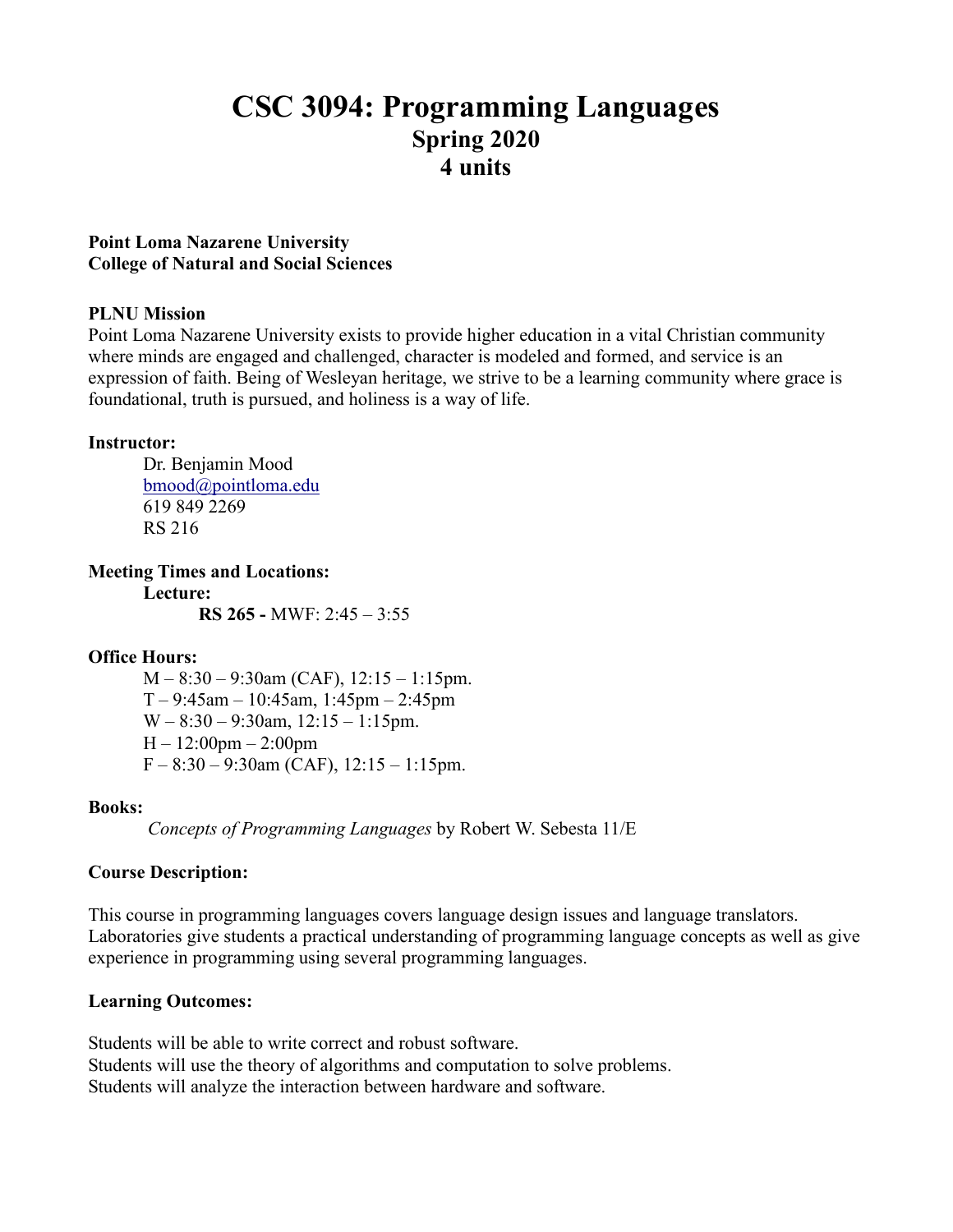### **Department Mission:**

The Mathematical, Information, and Computer Sciences department at Point Loma Nazarene University is committed to maintaining a curriculum that provides its students with the tools to be productive, the passion to continue learning, and Christian perspectives to provide a basis for making sound value judgments.

### **Additional Course Information:**

**Missed Classes:** Homework/Quizzes/Exams missed due to PLNU excused absences (i.e., sports teams, choirs, etc), can be made up. Missed Quizzes/Exams/etc. due to emergencies can be made up once the dean of students informs Dr. Mood that PLNU has approved the reason. Non-emergency missed exams will result in a zero. It is the student's responsibility to inform the professor of when they will be gone. Missed class activities, which are due to a non-dean of students approved-emergency situation, will result in a zero.

**Project:** The best way to truly understand what goes on in a compiler and a lot of techniques in programming languages is to write and explore code for a compiler. To that end, each student will be implementing a compiler in C++ as a semester long project. You will be given a smaller compiler, which uses the same techniques you will use as an example.

The project will be separated into different components. Late turn ins will receive a 0 for each late component once the solution for that particular part has been posted.

Your code should work with the make file provided w/G++. (Note: some IDE's code will not compile with G++). You will be given a makefile that must actually make your program compile for each section of the project.

No part is meant to be done in one sitting or one day

**Other Assignments:** There will be other assigned assignments during class. They will be due 1 week from the time they are given out. In these labs, you will get to explore other programming languages concepts.

**Cheating:** If you use online resources, you must site the direct URLs in the labs you turn in. You should not copy another student's work. Unless otherwise noted, talking and working with fellow students to understand concepts is OK. Copying code from another student is not acceptable and will result in a staggering penalty. Although sharing code seems a "nice" to help a friend, if caught and I don't know who actually wrote the code, the penalty applies to all involved. **Do not share your code with anymore.**

**Cell Phones & Laptops:** Please don't use them in class unless we are doing a demonstration or asked to use them. An occasional peek is OK, but ignoring what is going on in class is not.

**Be Courteous and Respectful. Be respectful to me. Be respectful of each other.** <new para>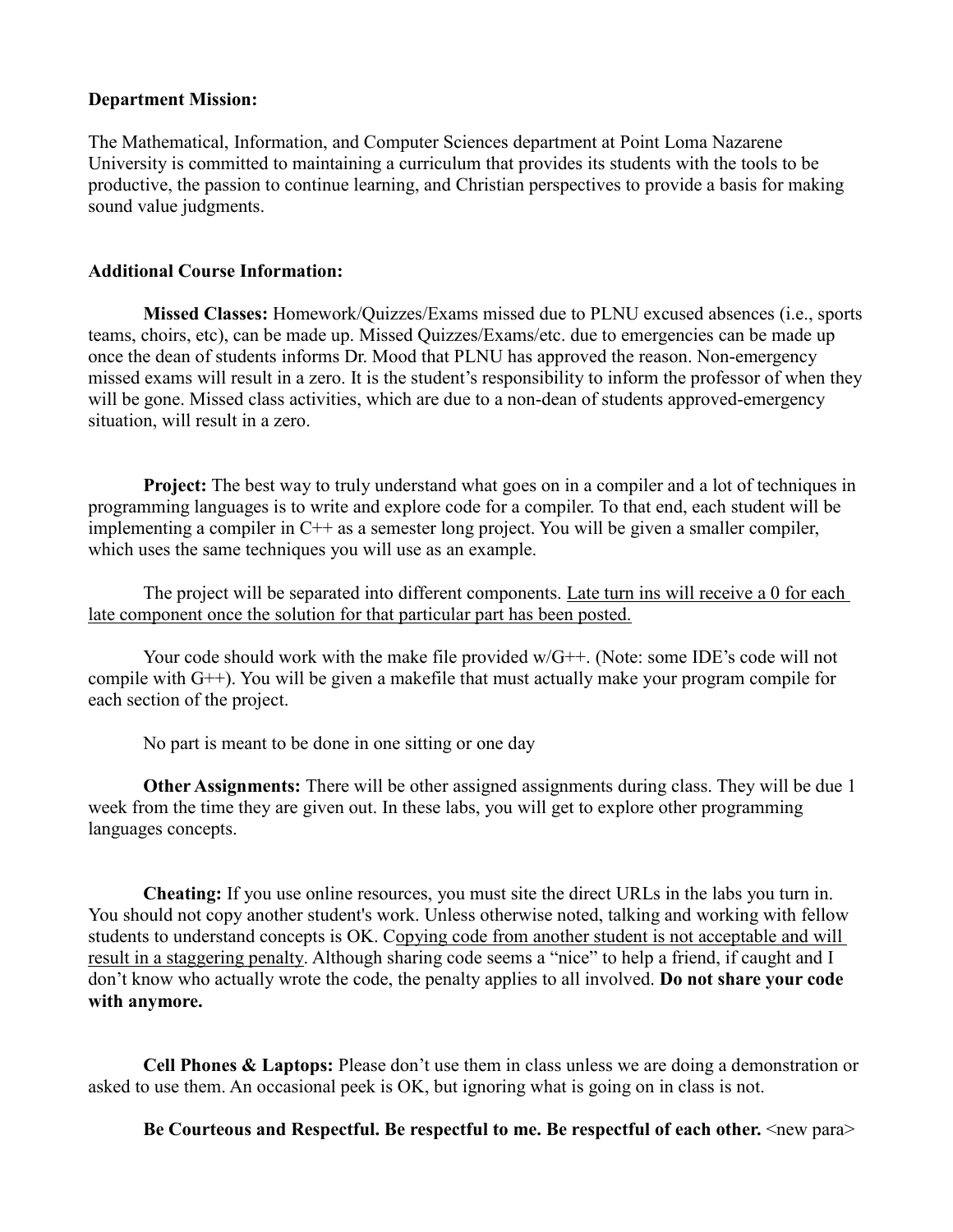| Grading:         |              |               |
|------------------|--------------|---------------|
|                  |              | <b>CSC394</b> |
| Compiler Project | 30%          |               |
| Assignments      | 20%          |               |
| Midterm          |              | 25%           |
| Final            |              | 25%           |
|                  |              |               |
|                  |              |               |
| Grading scale    |              |               |
| $93 - 100\%$     | $\mathsf{A}$ |               |
| $90 - 92\%$ A-   |              |               |
| $87 - 89\%$ B+   |              |               |
| $83 - 86\%$      | B            |               |
| $80-82\%$        | $B-$         |               |
| $77 - 79\%$ C+   |              |               |
| $73 - 76\%$      | $\mathbf{C}$ |               |
| $70 - 72\%$      | $C-$         |               |
| $67 - 69\%$      | $D+$         |               |
| $63 - 67\%$      | D            |               |
| $60 - 62\%$      | $D-$         |               |
| $0 - 59\%$       | F            |               |

## **PLNU Policies**

### **Attendance:**

Attendance is expected at each class session. In the event of an absence you are responsible for the material covered in class and the assignments given that day.

Regular and punctual attendance at all classes is considered essential to optimum academic achievement. If the student is absent from more than 10 percent of class meetings, the faculty member can file a written report which may result in de-enrollment. If the absences exceed 20 percent, the student may be de-enrolled without notice until the university drop date or, after that date, receive the appropriate grade for their work and participation. See the Undergraduate Academic Catalog [Class](https://catalog.pointloma.edu/content.php?catoid=35&navoid=2136#Class_Attendance)  [Attendance.](https://catalog.pointloma.edu/content.php?catoid=35&navoid=2136#Class_Attendance)

### **Class Enrollment:**

It is the student's responsibility to maintain his/her class schedule. Should the need arise to drop this course (personal emergencies, poor performance, etc.), the student has the responsibility to follow through (provided the drop date meets the stated calendar deadline established by the university), not the instructor. Simply ceasing to attend this course or failing to follow through to arrange for a change of registration (drop/add) may easily result in a grade of F on the official transcript.

#### **Academic Accommodations:**

While all students are expected to meet the minimum standards for completion of this course as established by the instructor, students with disabilities may require academic adjustments,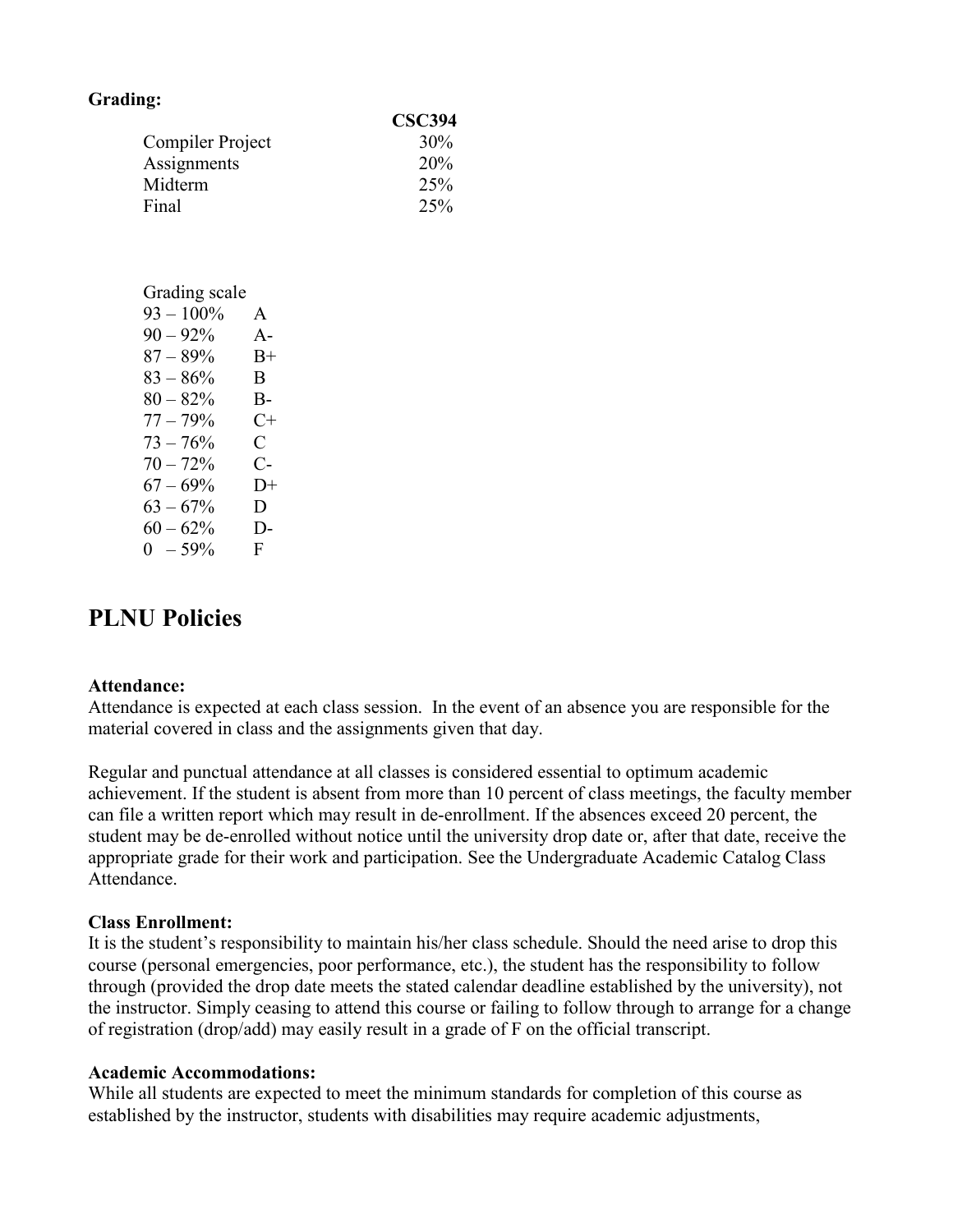modifications or auxiliary aids/services. At Point Loma Nazarene University (PLNU), these students are requested to register with the Disability Resource Center (DRC), located in the Bond Academic Center. [\(DRC@pointloma.edu](mailto:DRC@pointloma.edu) or 619-849-2486). The DRC's policies and procedures for assisting such students in the development of an appropriate academic adjustment plan (AP) allows PLNU to comply with Section 504 of the Rehabilitation Act and the Americans with Disabilities Act. Section 504 (a) prohibits discrimination against students with special needs and guarantees all qualified students equal access to and benefits of PLNU programs and activities. After the student files the required documentation, the DRC, in conjunction with the student, will develop an AP to meet that student's specific learning needs. The DRC will thereafter email the student's AP to all faculty who teach courses in which the student is enrolled each semester. The AP must be implemented in all such courses.

If students do not wish to avail themselves of some or all of the elements of their AP in a particular course, it is the responsibility of those students to notify their professor in that course. PLNU highly recommends that DRC students speak with their professors during the first two weeks of each semester about the applicability of their AP in that particular course and/or if they do not desire to take advantage of some or all of the elements of their AP in that course.

### **Academic Honesty:**

Students should demonstrate academic honesty by doing original work and by giving appropriate credit to the ideas of others. Academic dishonesty is the act of presenting information, ideas, and/or concepts as one's own when in reality they are the results of another person's creativity and effort. A faculty member who believes a situation involving academic dishonesty has been detected may assign a failing grade for that assignment or examination, or, depending on the seriousness of the offense, for the course. Faculty should follow and students may appeal using the procedure in the university Catalog. See [Academic Honesty](https://catalog.pointloma.edu/content.php?catoid=35&navoid=2136#Academic_Honesty) for definitions of kinds of academic dishonesty and for further policy information.

### **Final Exam:**

The final exam date and time is set by the university at the beginning of the semester and may not be changed by the instructor. This schedule can be found on the university website and in the course calendar. No requests for early examinations will be approved. Only in the case that a student is required to take three exams during the same day of finals week, is an instructor authorized to consider changing the exam date and time for that particular student.

### **Copyright Protected Materials:**

Point Loma Nazarene University, as a non-profit educational institution, is entitled by law to use materials protected by the US Copyright Act for classroom education. Any use of those materials outside the class may violate the law.

### **Credit Hour:**

In the interest of providing sufficient time to accomplish the stated course learning outcomes, this class meets the PLNU credit hour policy for a 4 unit class delivered over 15 weeks. Specific details about how the class meets the credit hour requirements can be provided upon request.